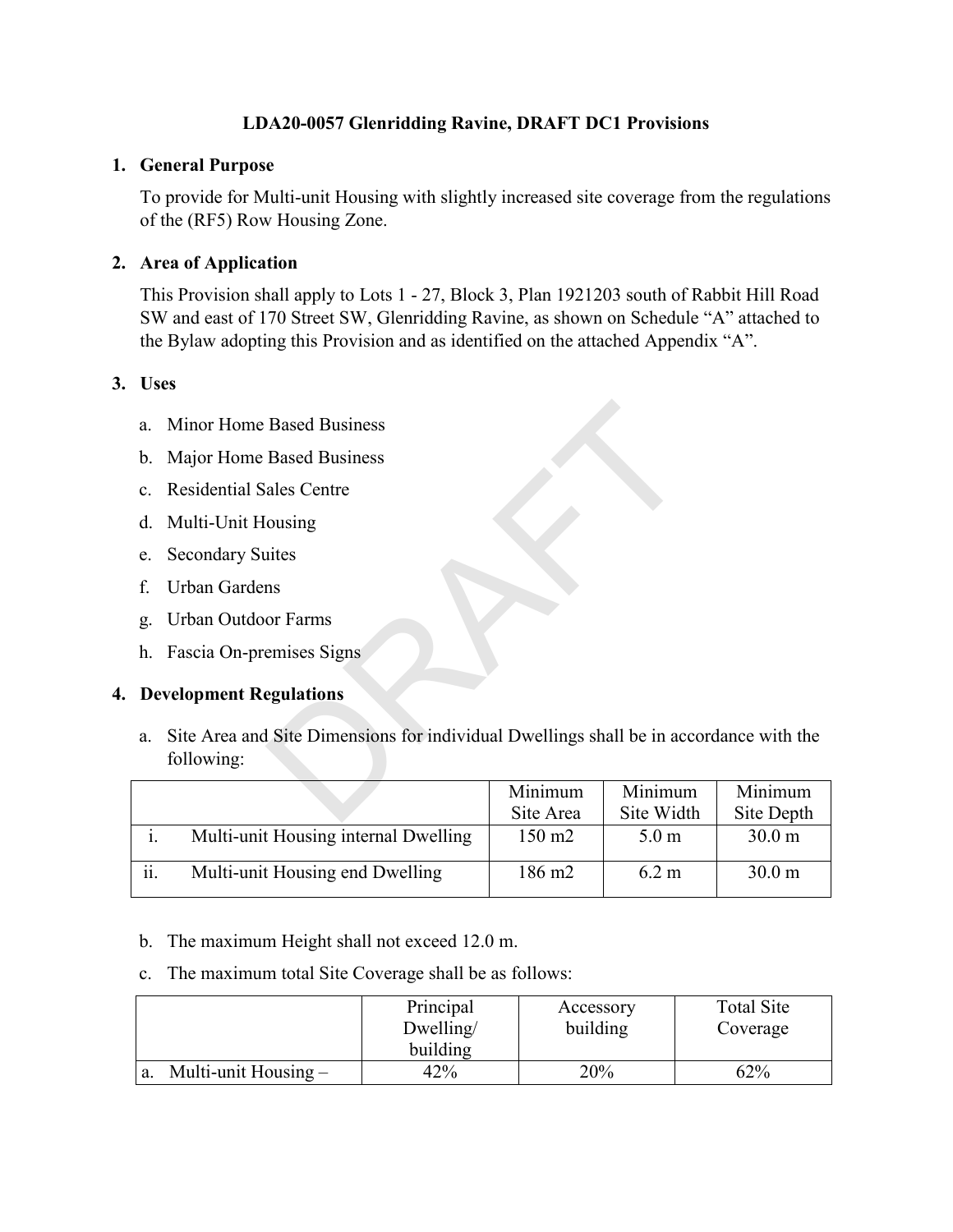| internal Dwelling                            |     |     |     |
|----------------------------------------------|-----|-----|-----|
| b. Multi-unit Housing $-$<br>end Dwelling    | 37% | 17% | 54% |
| c. Multi-unit Housing $-$<br>corner Dwelling | 34% | 18% | 52% |

- d. The minimum Front Setback shall be 4.5 m, except that the minimum Front Setback shall be 3.0 m when a Treed Landscaped Boulevard is provided at the front of the Lot and vehicular access is from a Lane.
- e. The minimum Rear Setback shall be 7.5 m.
- f. Minimum Side Setbacks shall be provided, on the following basis:
	- i. 1.2 m excepting a Side Yard Abutting a flanking roadway; and
	- ii. 2.4 m where the Side Yard Abuts a flanking public roadway other than a Lane.
- g. Separation Space shall not be required:
	- i. where side walls of abutting buildings face each other and habitable windows are not located directly opposite each other, such that privacy is not impacted and:
		- A. in the case of Dwellings on separate Sites, each development complies with the minimum Side Setback requirements for each Dwelling;
- B. in the case of Dwellings on the same Site, the separation distance between Dwellings is at least equal to the total of the minimum Side Setback requirements for both Dwellings. cepting a Side Yard Abutting a flanking roadway; and<br>nere the Side Yard Abutts a flanking public roadway other<br>pace shall not be required:<br>de walls of abutting buildings face each other and habitat<br>lirectly opposite each o
- h. Minimum Private Outdoor Amenity Areas shall be provided as follows:
	- i. a minimum of 30 m2 per Dwelling unit, at Grade, shall be provided; and
	- ii. the Outdoor Amenity Area shall be permanently retained as open space, unencumbered by an Accessory building or future additions.
- i. The Development Officer may require registration of maintenance and/or drainage and utility easement(s) on title in areas between abutting buildings and/or through private yards to ensure adequate access for property, drainage and utility maintenance prior to issuance of the Development Permit.
- j. Front attached Garages shall not be permitted where a Site or a Lot has vehicular access from a Lane.
- k. Where detached rear parking Garages are developed, the maximum width of the building containing the Garage(s) shall not exceed 24 m.
- l. Where the vehicle doors of a detached Garage face a Lane Abutting the Site, no portion of the Garage shall be located less than 1.2 m from the Lot Line Abutting the Lane.